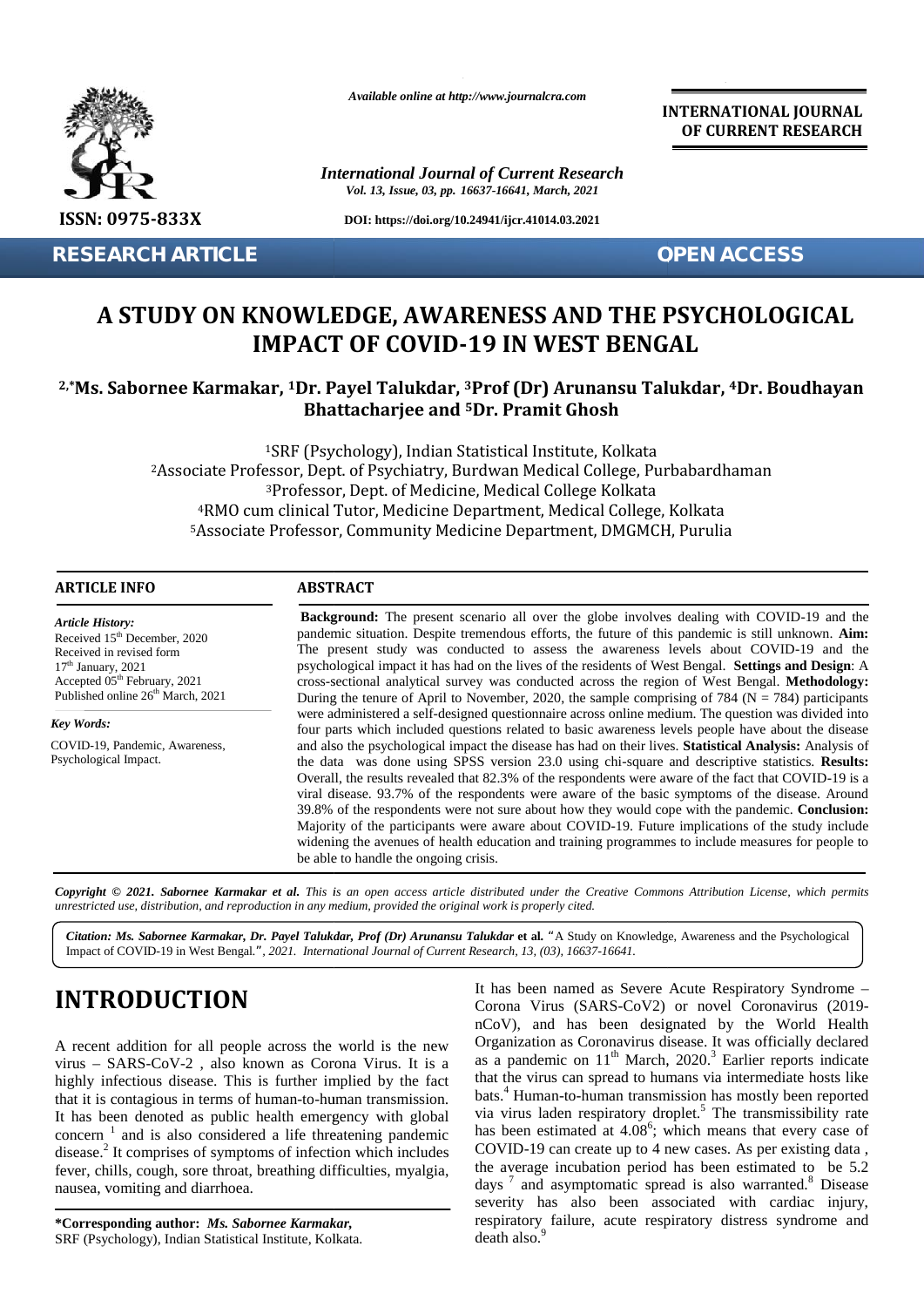The rate also goes higher in people who are homeless and mostly live crowded in surroundings which are conducive to a The rate also goes higher in people who are homeless and **De** mostly live crowded in surroundings which are conducive to a res disease epidemic. These people are also living in conditions (Fi wherein they don't have regular access to basic hygiene Der supplies and all of these can facilitate virus transmission. People experiencing homelessness are highly susceptible group as their potential exposure rate is equally high. It is estimated that these kind of people who are younger than 65 years of age also have an all-cause mortality which is 5-10 times higher than that of the general population  $10^{\circ}$  A study conducted by Wang and his colleagues revealed that greater than 50% of the tran respondents reported that the psychological impact of the pandemic ranged from moderate to severe; 16.5% of the respondents reported depressive symptoms, 28% reported moderate to severe anxiety symptoms and another 8.1% reported moderate to severe stress levels owing to the pandemic.<sup>11</sup> In regard to risk potency of the virus, healthcare workers and other frontline workers are also at high vulnerability. A COVID-19 case can also go symptomless for days and infect others around unknowingly which also increases the susceptibility of getting the infection. However, the exact nature of the virus is still very unclear. With each passing day, the scientists are working very hard to decipher its actual features. Based on these premises, this survey was carried out to assess the basic understanding and awareness about COVID -19 in the regions of West Bengal. It also aimed to assess the additional psychological effects associated with the pandemic. People experiencing homelessness are highly susceptible group di<br>as their potential exposure rate is equally high. It is estimated di<br>that these kind of people who are younger than 65 years of age is<br>also have an all-cause than that of the general population .<sup>10</sup> A study conducted by the Wang and his colleagues revealed that greater than 50% of the tran respondents reported that the psychological impact of the resp pandemic ranged from moderate to severe; 16.5% of the 93<br>respondents reported depressive symptoms, 28% reported C<br>moderate to severe stress levels owing to the the<br>pandemic.<sup>11</sup> In regard to risk potency of the virus, heal days and infect others around unknowingly which also<br>increases the susceptibility of getting the infection. However,<br>the exact nature of the virus is still very unclear. With each<br>passing day, the scientists are working ve **Figure 2. Figure 2. Figure 2. Figure 2. Figure 2. Figure 2. Figure 2. Figure 2. Figure 2. Figure 2. Figure 2. Figure 2. Figure 2. Figure 2. Figure 2. Figure 2. Figure 2. Figure 2. Figu** 

# **METHODS METHODS**

A cross-sectional online survey was conducted between the A cross-sectional online survey was conducted between the months of April to November, 2020. All residents of West Bengal, males and females, aged between 18 to 61 years who Bengal, males and females, aged between 18 to 61 years who were willing to participate in the study irrespective of their infection status were included in the study. People who did not<br>meet the above criteria were excluded from the study. Media<br>personnel and healthcare workers were not included in the meet the above criteria were excluded from the study. Media personnel and healthcare workers were not included in the study. study.

### **Outcome Measures**

**Outcome Measures**<br>**Study Tool:** A survey questionnaire was conducted over Google forms. The survey questions were framed both in English and Bengali, Bengali being the regional language of West Bengal. The questionnaire consisted of 23 questions, 5 of which comprised of basic socio-demographic details. The socio-demographic variables included were gender, age, board of education, educational level and current employment status. The questionnaire was divided into four sections, the first consisted of basic demographic questions, the second section comprised of basic knowledge related to the novel corona virus disease, the third section included questions related to the<br>psycho-social impact of COVID-19 and the fourth section<br>comprised of questions related to basic awareness about<br>COVID-19. It was approved from subject mat psycho-social impact of COVID-19 and the fourth section comprised of questions related to basic awareness about COVID-19. It was approved from subject matter experts before being administered to subjects. The people who were approached for the study were explained the purpose of the study and consent was obtained for participation. Data was collected using random sampling method and analyzed using SPSS version 23.0. Google forms. The survey questions were framed both in English and Bengali, Bengali being the regional language of West Bengal. The questionnaire consisted of 23 questions, 5 of which comprised of basic socio-demographic d The questionnaire was divided into four sections, the first consisted of basic demographic questions, the second section comprised of basic knowledge related to the novel coronavirus disease, the third section included questions related to the psycho-social impact of COVID-19 and the fourth section comprised of questions related to basic awareness about COVID-19. It was approved from subject matter experts<br>before being administered to subjects. The people who were<br>approached for the study were explained the purpose of the<br>study and consent was obtained for participation.

**Demographic Analysis:** The data collected from 784 respondents (male =  $343$ , female =  $410$ , prefer not to say =8) (Figure 1) was analysed and presented in Tables and Figures. Demographic distribution with regard to educational level is shown in Table 1, with regard to educational board is displayed in Table 2, with regard to employment status is displayed in Table 3 and with regard to geographical location is displayed in Table 4. 82.3% of respondent responded correctly that COVID-19 is a viral disease (Figure 2). 96.8% of the respondents were aware about the correct route of transmission of the disease (Figure 3). 74.2% of the respondents were aware of the incubation period of the disease. 93.7% of the respondents knew about the basic symptoms of COVID-19 (Figure 4). 75% of respondents admitted of being afraid of the disease. Existing research in this domain indicates that anxiety and fear is very prevalent.<sup>12</sup>58.3% of the respondents did not expect the pandemic to end soon. 13.4 % of the respondents preferred to avoid meat during the pandemic. 51% of the respondents indicated that they were confident about coping with the crisis but around 39.8% of the respondents were not sure about coping with the pandemic (Figure 5). **s** (male = 343, female = 410, prefer not to say =8) was analysed and presented in Tables and Figures.<br>hic distribution with regard to educational level is Table 1, with regard to educational board is in Table 2, with reg respondents were aware of the incubation period of the disease.<br>93.7% of the respondents knew about the basic symptoms of<br>COVID-19 (Figure 4). 75% of respondents admitted of being<br>afraid of the disease. Existing research



**Figure 1. Distribution of Participants Figure** 



**Figure 2. What type of infectious disease is COVID-19?**



**Figure 3. What is the main route of transmission of COVID-19?**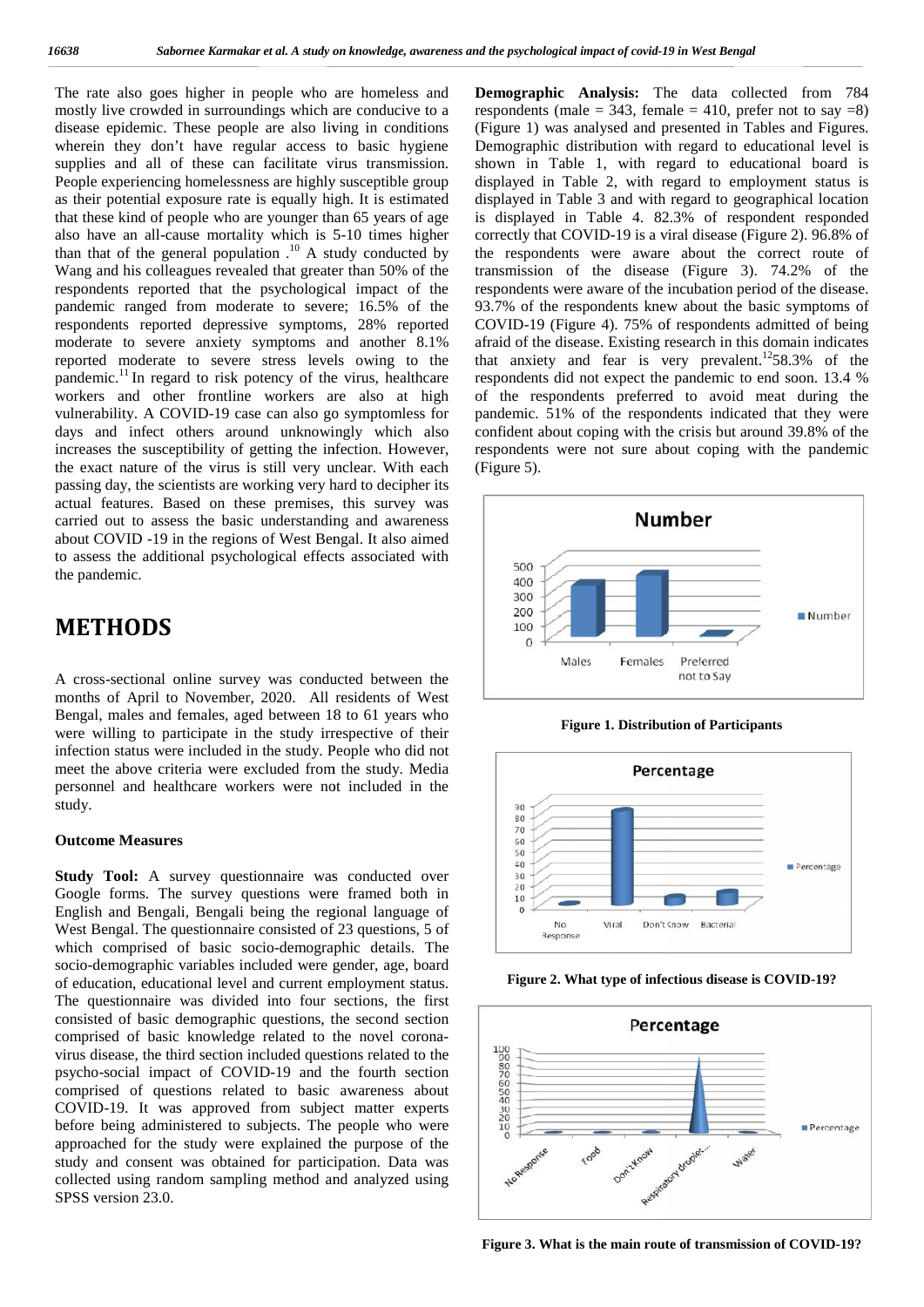|                  | Gender * What is Your Education Level? (Cross-tabulation)     |          |       |                               |                                                                    |            |         |            |        |
|------------------|---------------------------------------------------------------|----------|-------|-------------------------------|--------------------------------------------------------------------|------------|---------|------------|--------|
|                  |                                                               |          |       | What is Your Education Level? |                                                                    |            |         |            |        |
|                  |                                                               |          |       |                               | 10 pass 12 pass Graduate Graduate student M Phil/PhD Post Graduate |            |         | University |        |
|                  |                                                               |          |       |                               |                                                                    |            |         | student    | Total  |
| Gender Female    | Count                                                         | 35       | 25    | 85                            | 54                                                                 | 28         | 143     | 40         | 410    |
|                  | % within Gender                                               | 8.5%     | 6.1%  | 20.7%                         | 13.2%                                                              | 6.8%       | 34.9%   | 9.8%       | 100.0% |
|                  | % within What is Your Education Level?                        | 59.3%    | 48.1% | 37.1%                         | 66.7%                                                              | 56.0%      | 61.1%   | 76.9%      | 54.2%  |
| Male             | Count                                                         | 24       | 24    | 143                           | 27                                                                 | 22         | 91      | 12         | 343    |
|                  | % within Gender                                               | 7.0%     | 7.0%  | 41.7%                         | 7.9%                                                               | 6.4%       | 26.5%   | 3.5%       | 100.0% |
|                  | % within What is Your Education Level?                        | 40.7%    | 46.2% | 62.4%                         | 33.3%                                                              | 44.0%      | 38.9%   | 23.1%      | 45.3%  |
| Prefer not Count |                                                               | $\Omega$ |       |                               | $\Omega$                                                           | $^{\circ}$ |         |            | 4      |
| to say           | % within Gender                                               | $0.0\%$  | 75.0% | 25.0%                         | $0.0\%$                                                            | $0.0\%$    | $0.0\%$ | $0.0\%$    | 100.0% |
|                  | % within What is Your Education Level?                        | $0.0\%$  | 5.8%  | 0.4%                          | $0.0\%$                                                            | $0.0\%$    | $0.0\%$ | $0.0\%$    | 0.5%   |
| Total            | Count                                                         | .59      | 52    | 229                           | 81                                                                 | 50         | 234     | 52         | 757    |
|                  | % within Gender                                               | 7.8%     | 6.9%  | 30.3%                         | 10.7%                                                              | 6.6%       | 30.9%   | 6.9%       | 100.0% |
|                  | % within What is Your Education Level?  100.0% 100.0%  100.0% |          |       |                               | 100.0%                                                             | 100.0%     | 100.0%  | 100.0%     | 100.0% |

#### **Table 1. Demographic distribution with regard to educational level**

#### **Table 2. Demographic distribution with regard to Educational Board**

|                         |      | Gender * What was your School Board? (Cross-tabulation) |          |             |                             |         |                   |        |  |
|-------------------------|------|---------------------------------------------------------|----------|-------------|-----------------------------|---------|-------------------|--------|--|
|                         |      |                                                         |          |             | What was your School Board? |         |                   |        |  |
|                         |      |                                                         |          | <b>CBSE</b> | <b>ICSE</b>                 | Other   | West Bengal Board | Total  |  |
| <b>GenderFemale</b>     |      | Count                                                   |          | 35          | 38                          | 30      | 304               | 410    |  |
|                         |      | % within Gender                                         | 0.7%     | 8.5%        | 9.3%                        | 7.3%    | 74.1%             | 100.0% |  |
|                         |      | % within What was your School Board?                    | 100.0%   | 62.5%       | 63.3%                       | 62.5%   | 51.5%             | 54.2%  |  |
|                         | Male | Count                                                   |          | 21          | 19                          | 18      | 285               | 343    |  |
|                         |      | % within Gender                                         | $0.0\%$  | 6.1%        | 5.5%                        | 5.2%    | 83.1%             | 100.0% |  |
|                         |      | % within What was your School Board?                    | $0.0\%$  | 37.5%       | 31.7%                       | 37.5%   | 48.3%             | 45.3%  |  |
| Prefer not to say Count |      | $\Omega$                                                | $\theta$ |             | 0                           |         | 4                 |        |  |
|                         |      | % within Gender                                         | $0.0\%$  | $0.0\%$     | 75.0%                       | $0.0\%$ | 25.0%             | 100.0% |  |
|                         |      | % within What was your School Board?                    | $0.0\%$  | $0.0\%$     | 5.0%                        | $0.0\%$ | 0.2%              | 0.5%   |  |
| Total                   |      | Count                                                   | 3        | 56          | 60                          | 48      | 590               | 757    |  |
|                         |      | % within Gender                                         | 0.4%     | 7.4%        | 7.9%                        | 6.3%    | 77.9%             | 100.0% |  |
|                         |      | % within What was your School Board?                    | 100.0%   | 100.0%      | 100.0%                      | 100.0%  | 100.0%            | 100.0% |  |

#### **Table 3.Demographic distribution with regard to Employment Status**

|                         | Gender * Your Present Profession (Cross-tabulation) |                                |                |        |        |                       |         |        |
|-------------------------|-----------------------------------------------------|--------------------------------|----------------|--------|--------|-----------------------|---------|--------|
|                         |                                                     | <b>Your Present Profession</b> |                |        |        |                       |         |        |
|                         |                                                     |                                | HomemakerOther |        |        | Self employed Service | Student | Total  |
| <b>GenderFemale</b>     | Count                                               |                                | 116            | 27     | 38     | 117                   | 112     | 410    |
|                         | % within Gender                                     | 0.0%                           | 28.3%          | 6.6%   | 9.3%   | 28.5%                 | 27.3%   | 100.0% |
|                         | % within Your Present Profession                    | 0.0%                           | 96.7%          | 29.0%  | 37.3%  | 41.3%                 | 71.3%   | 54.2%  |
| Male                    | Count                                               |                                |                | 66     | 64     | 166                   | 45      | 343    |
|                         | % within Gender                                     | 0.6%                           | 0.0%           | 19.2%  | 18.7%  | 48.4%                 | 13.1%   | 100.0% |
|                         | % within Your Present Profession                    | 100.0%                         | 0.0%           | 71.0%  | 62.7%  | 58.7%                 | 28.7%   | 45.3%  |
| Prefer not to say Count |                                                     |                                |                |        |        |                       |         |        |
|                         | % within Gender                                     | 0.0%                           | 100.0%         | 0.0%   | 0.0%   | 0.0%                  | $0.0\%$ | 100.0% |
|                         | % within Your Present Profession                    | 0.0%                           | 3.3%           | 0.0%   | 0.0%   | 0.0%                  | $0.0\%$ | 0.5%   |
| Total                   | Count                                               |                                | 120            | 93     | 102    | 283                   | 157     | 757    |
|                         | % within Gender                                     | 0.3%                           | 15.9%          | 12.3%  | 13.5%  | 37.4%                 | 20.7%   | 100.0% |
|                         | % within Your Present Profession                    | 100.0%                         | 100.0%         | 100.0% | 100.0% | 100.0%                | 100.0%  | 100.0% |

#### **Table 4. Demographic distribution with regard to Rural and Urban Regional Distribution**

|                         |                             | Where do you live? | Total  |        |        |
|-------------------------|-----------------------------|--------------------|--------|--------|--------|
|                         |                             | Corporation        |        |        |        |
| GenderFemale            | Count                       | 188                | 134    | 88     | 410    |
|                         | % within Gender             | 45.9%              | 32.7%  | 21.5%  | 100.0% |
|                         | % within Where do you live? | 62.0%              | 50.8%  | 46.3%  | 54.2%  |
| Male                    | Count                       | 114                | 130    | 99     | 343    |
|                         | % within Gender             | 33.2%              | 37.9%  | 28.9%  | 100.0% |
|                         | % within Where do you live? | 37.6%              | 49.2%  | 52.1%  | 45.3%  |
| Prefer not to say Count |                             |                    |        |        |        |
|                         | % within Gender             | 25.0%              | 0.0%   | 75.0%  | 100.0% |
|                         | % within Where do you live? | 0.3%               | 0.0%   | 1.6%   | 0.5%   |
| Total                   | Count                       | 303                | 264    | 190    | 757    |
|                         | % within Gender             | 40.0%              | 34.9%  | 25.1%  | 100.0% |
|                         | % within Where do you live? | 100.0%             | 100.0% | 100.0% | 100.0% |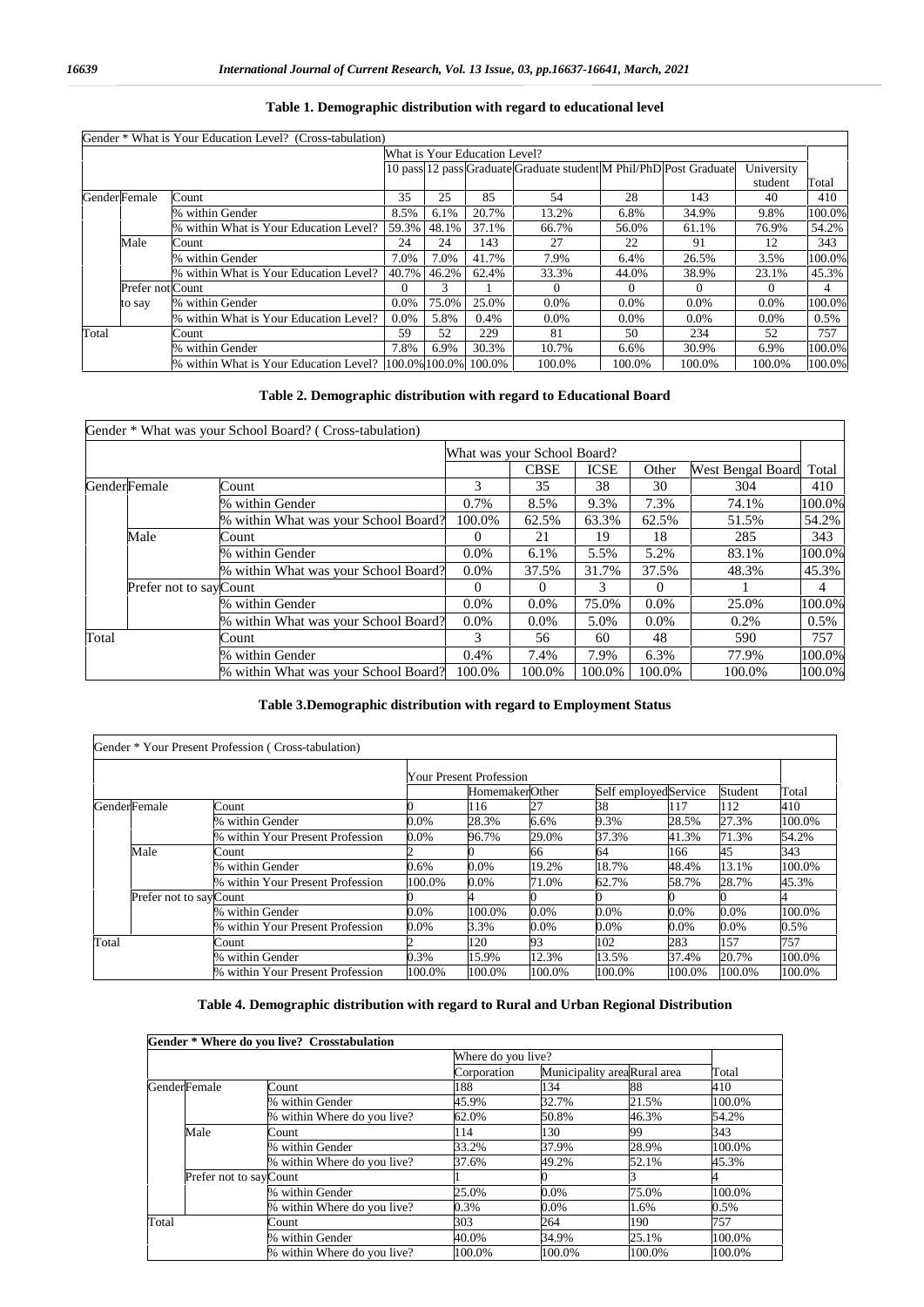

**Figure 4: Basic Symptoms of COVID-19 of COVID-19**











**Figure 7. Maintaining precautions even after pandemic**

Almost 69.5% of the respondents felt that the pandemic was 2.<br>indeed hampering both their profession and education. indeed hampering both their profession and education.

Academic students have already reported that their performance was going to get hampered  $^{[13]}$  88.6% of the respondents reported that they did not want to go to the hospital and would prefer staying at home till situations worsens (Figure 6) and 6.7% reported that they were scared to visit the hospital as they might get infected from the hospital itself. Earlier studies have also shown that people were indeed highly apprehensive about leaving their house and felt much safer inside their homes.<sup>14</sup>

A vast majority, 95% of the respondents believed in following Government instructions in dealing with the pandemic situation. 73.5% of the respondents believed that they would prefer to wait and watch how the situation goes on before returning back to their normal life. 93.7 % of the respondents reported that they would continue wearing masks and maintaining social distancing norms even after the pandemic gets over (Figure 7). Previous findings also indicate that people have also incorporated certain changes in their behaviour like avoiding physical contact (86.5%) and would also indulge in washing their hands more  $(87%)$ . <sup>15</sup> Overall, the data reveals that the pandemic has indeed had a significant impact on the lives of the residents of the state of West Bengal. However, it is noteworthy that the results reveal that the people are willing to follow necessary steps and precautions and are also supportive of the Government measures taken to curb the spread of the pandemic. performance was going to get hampend <sup>131</sup> 86.6% of the<br>perspondents repord that they did not want to go to the<br>hospital and would prefer staying at home till situations<br>were respondents referred from the system of the mo Notice distribution of the conomy of the presentation and the presentation of the presentation of the presentation of the conomic state of the present of the state of the state of the state of the state of the state of th

# **CONCLUSION**

The present study indicated that most of the respondents have a fair amount of knowledge about COVID-19. Majority of the respondents were willing to take necessary precautions to safeguard themselves and also had faith in the administrative measures being taken to curb the spread of the disease. The study also highlighted the adverse effects of the pandemic on academic and professional fields and also on the coping skills of the people. This clearly indicates that health education and training programmes maybe conducted for people to impart further knowledge about the disease and to address the underlying fear they have related to the disease. It will also help address whether there is any lack of coping resources or skills they have in general in relation to the disease. This in result will help in the larger goal of building up efficient skills in dealing with this global pandemic.

**Declaration of competing interest:** The authors declare that they have no competing interests.

**Acknowledgements:** The authors thank all those who participated in the survey and who forwarded it.

# **REFERENCES**

- 1. Bhat BA, Khan S, Manzoor S, Niyaz A, Tak Jasmin H, et *al*. 2020. A study on Impact of Covid-19 Lockdown on Psychological health, Economy and Social Life of People in Kashmir. International Journal of Research & Review., 5:36-46.
- 2. Pandey S, Gupta A. Bhansali R, BalharaS, KatiraP and Fernandes G. 2020. Corona Virus (COVID-19) Awareness